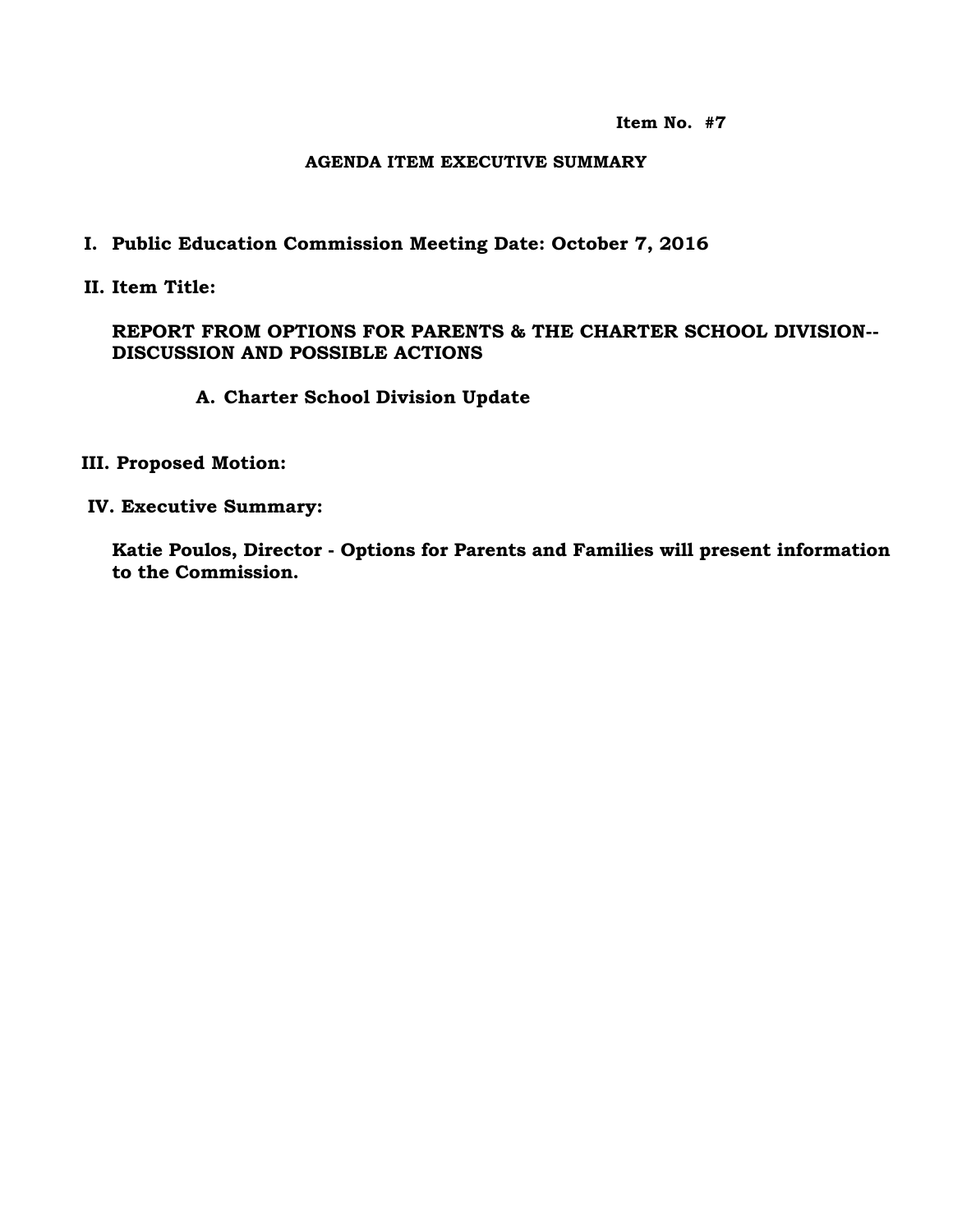## **Public Education Commission On-going Actions and Monitoring as of November 9, 2016**

| <b>Charter School Name</b> | <b>Commission Action and</b><br>Date | <b>Alleged Violation</b>                                                                                                                                                                                                                                                                                                                                                                                                                                                                                                                                                                                                                                                                                                         | <b>Status</b>                                                                                                                                                                                                                                                                                                                                                                                                                                                                                                                                                                                                                                                                                                                                                                                                                                                |
|----------------------------|--------------------------------------|----------------------------------------------------------------------------------------------------------------------------------------------------------------------------------------------------------------------------------------------------------------------------------------------------------------------------------------------------------------------------------------------------------------------------------------------------------------------------------------------------------------------------------------------------------------------------------------------------------------------------------------------------------------------------------------------------------------------------------|--------------------------------------------------------------------------------------------------------------------------------------------------------------------------------------------------------------------------------------------------------------------------------------------------------------------------------------------------------------------------------------------------------------------------------------------------------------------------------------------------------------------------------------------------------------------------------------------------------------------------------------------------------------------------------------------------------------------------------------------------------------------------------------------------------------------------------------------------------------|
| Anthony Charter School     | Non-renewal - December<br>10, 2014   | • Failure to meet prior renewal conditions<br>including:<br>Identifying how the Discovery short<br>cycle aligns with academic program<br>Strategic planning by governing<br>counsel to measure student progress<br>Strategic planning by governing<br>counsel to evaluate principal<br>Approving all policies required by law<br>Failure to meet improvement plan<br>$\bullet$<br>requirements<br>Violations of material terms and failure to<br>meet goals of contract<br>The application is otherwise contrary to the<br>$\bullet$<br>best interests of the charter school's<br>projected students, the local community, or<br>the school district in whose geographic<br>boundaries the charter school applies to<br>operate. | • PED Office of General Counsel<br>indicates it has negotiated a<br>settlement with the school that<br>retains the contract terms of the<br>prior two year contract, but<br>extends that contract an<br>additional three years through<br>June 30, 2018.<br>. In September the PEC voted to<br>have a subcommittee of the PEC<br>engage in a negotiation process<br>with the school to establish<br>2015-2016 framework goals for<br>this school.<br>• After this vote the school's<br>attorney contacted CSD and<br>stated that the settlement<br>agreement negotiations<br>included a performance<br>framework and negotiations<br>with the PEC would not be<br>appropriate.<br>• CSD confirmed with the PED<br>Office of General Counsel that it<br>is including Performance<br>Framework goals in the<br>negotiations.<br>. In November the PEC voted to |

Status of Charters Under a Notice of Intent to Revoke, Revocation Decision or Non-Renewal Decision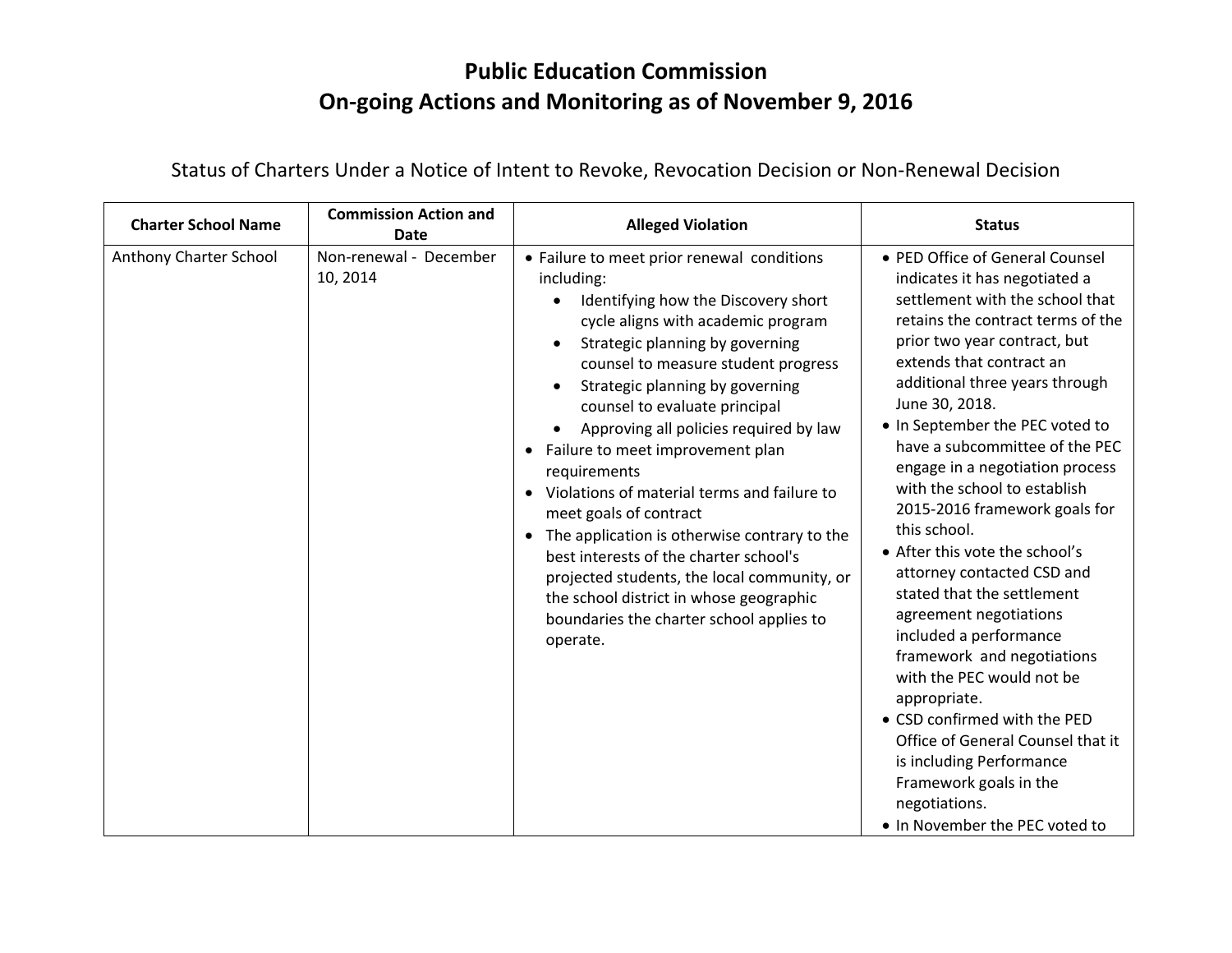## **Public Education Commission On-going Actions and Monitoring as of November 9, 2016**

|  |            | invite the school to engage in a      |
|--|------------|---------------------------------------|
|  |            | negotiation process a                 |
|  |            | subcommittee of the PEC on            |
|  |            | December 2 <sup>nd</sup> . The school |
|  |            | declined the invitation, asserting    |
|  |            | that the 2015-2016 framework          |
|  |            | goals for this school will be         |
|  |            | established in the settlement         |
|  | agreement. |                                       |

### Status of Commission Requested Reports, Monitoring, Inquiries, Site Visits

| <b>Charter School Name</b> | Date of<br>Commission<br><b>Request</b> | <b>Matter</b>          | <b>Status</b> |
|----------------------------|-----------------------------------------|------------------------|---------------|
| Southwest Learning Centers |                                         | Ongoing investigation. |               |

### Status of Corrective Action Plans

| <b>Date of CAP Assignment</b><br><b>Charter School Name</b> | <b>Matter</b> | <b>Status</b> | <b>Next Reporting Date</b> |
|-------------------------------------------------------------|---------------|---------------|----------------------------|
|-------------------------------------------------------------|---------------|---------------|----------------------------|

## Schools Looking for a New Facility

| <b>Charter School Name</b>                                            | Date of Notification to PEC |
|-----------------------------------------------------------------------|-----------------------------|
| South Valley Preparatory School                                       | August 19, 2015             |
| Tierra Adentro: The New Mexico School Of Academics, Art and Artesanía | September 24-25, 2015       |